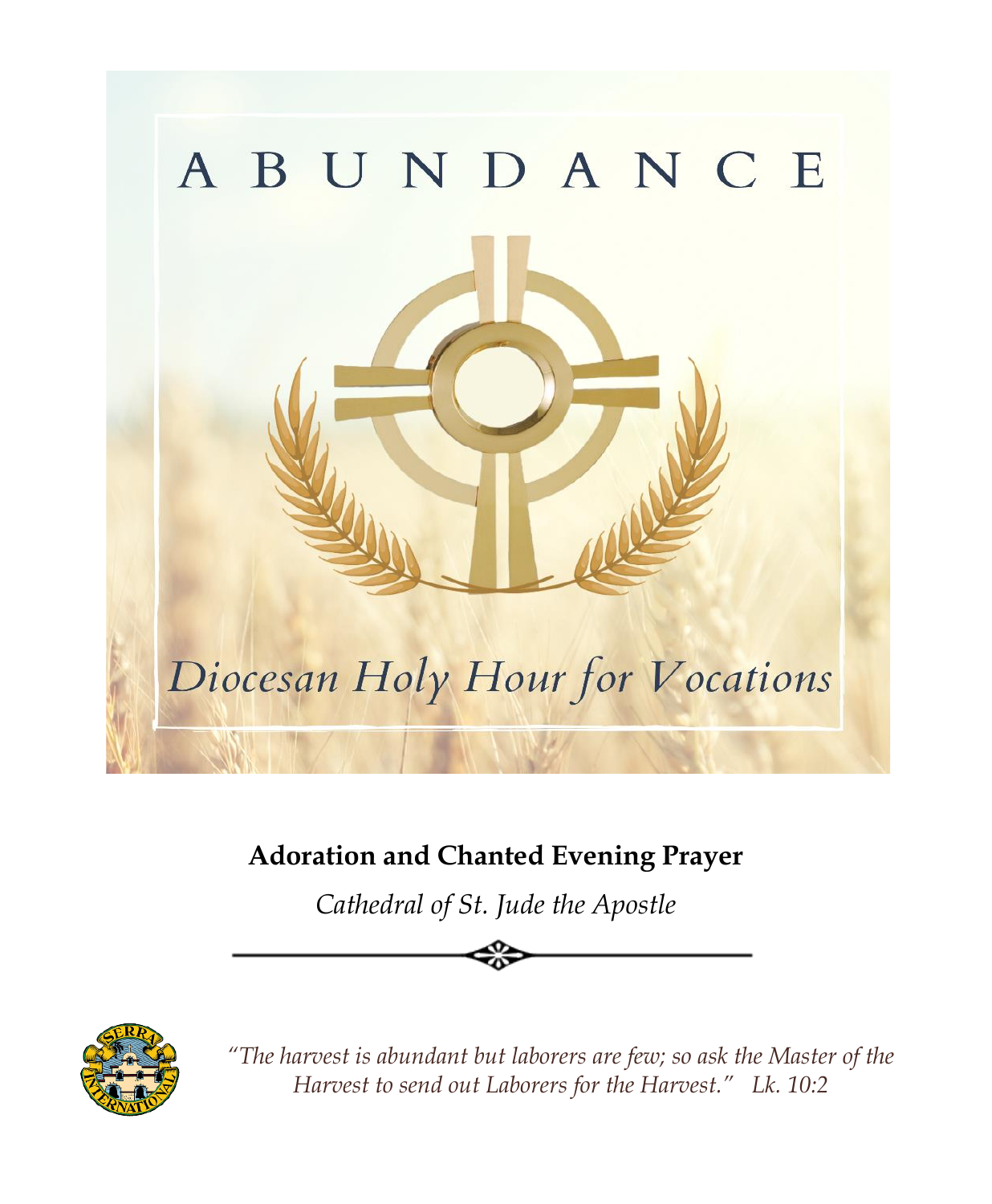*The Harvest is Abundant (Lk 10:2) and Jesus desires to give us life in Abundance (Jn. 10:10). This Holy Hour is a time when we as a Diocese gather to pray for laborers for the harvest and that those who labor experience the Abundant life promised them.* 

*Tonight, we will experience chanted evening prayer, a central prayer in the life of the church and prayed in a way that has enriched souls for centuries. If this is your first time experiencing chanted evening prayer, welcome! There will be an explanation before our prayer begins. Our Holy Hour will pray Evening Prayer 1 of the Feast of the Sacred Heart of Jesus-- asking for men and women to become aware of and draw near to the Heart of our Savior.*



*We also ask for the intercession of our Diocesan patron, St. Jude. We pray in a special way for more vocations to the priesthood and consecrated life and that those the Lord is calling will have the courage to respond especially among our families and friends.*



## **O SALUTARIS HOSTIA**

O salutaris Hostia Quae coeli pandis ostium; Bella premunt Hostilia Da robur, fer auxilium

Uni trinoque Domino Sit sempiterna gloria, Qui vitam sine termino Nobis donet in patria. Amen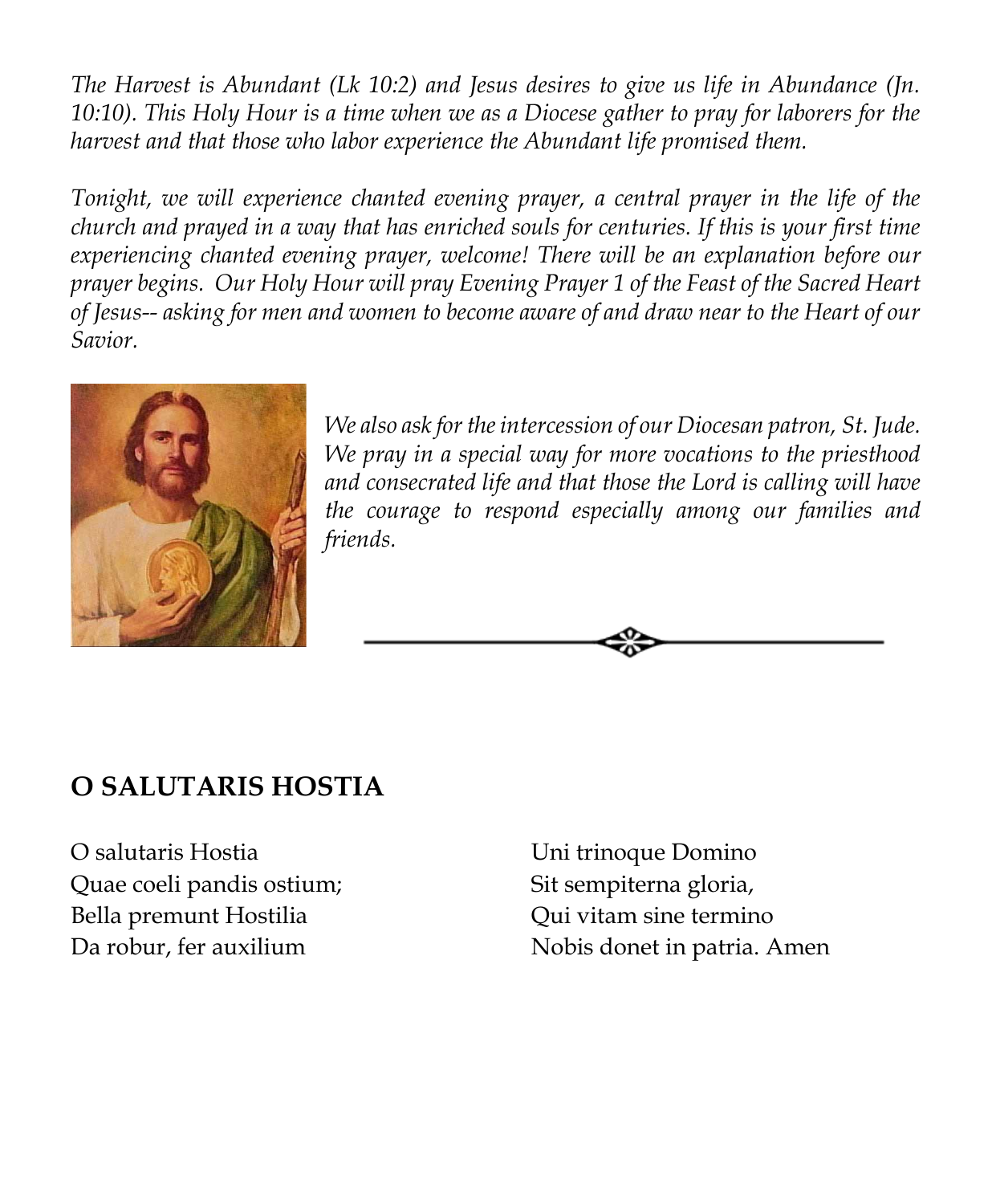### **EVENING PRAYER**

God, come to my assistance.

--- **Lord, make haste to help me.**

Glory to the Father, and to the Son, and to the Holy Spirit:

--- **as it was in the beginning, is now, and will be for ever. Amen. Alleluia**

### **HYMN**

#### **O Christ, Redeemer of Mankind – Tune: St. Flavian**



O Christ, Redeemer of mankind Creator of our earth, Light of light and God of God, Son of eternal birth!

Love forced you to become a man That pardon you could win, As second Adam could restore What Adam lost by sin.

That love which of you bounty made The earth and sky and sea Had mercy on our parents fall, Broke bonds and set us free.

May wondrous love in endless flood Flow from your wounded side; May nations win your saving grace, And, Lord, with you abide.

For this you bore the lance's thrust And scourge and thorns and pains, That blood and water from your Heart Might wash away our stains.

Glory be to Jesus Christ Whose Heart does graces send To Father and the Spirit too For ages without end.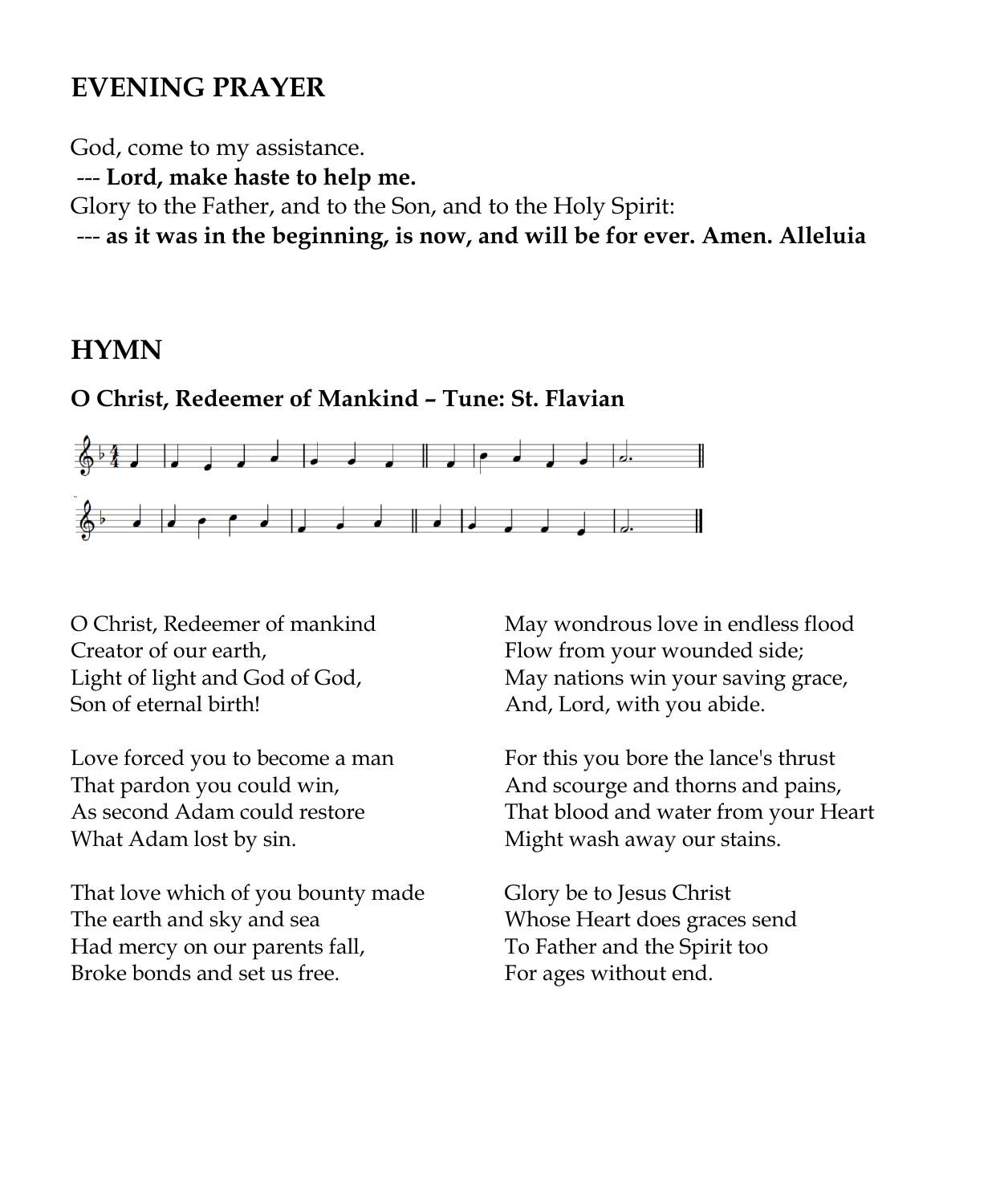### **PSALMODY**

**Antiphon 1**: *God has loved us with an everlasting love; therefore, when he was lifted up from the earth, in his mercy he drew us to his heart.*

**Psalm 113 St. Meinrad: Mode 1**



Praise, O servants *of the* **Lord**, praise the name *of the* **Lord**! May the name of the *Lord be* **blessed** both now and for *e-ver-***more**! From the rising of the sun to *its* **setting** praised be the name *of the* **Lord**!

High above all nations *is the* **Lord**, above the hea-*vens his* **glory**. Who is like the *Lord, our* **God**, who has risen on high *to his* **throne** yet stoops from the heights to *look* **down**,

to look down upon hea-*ven and* **earth**?

From the dust he lifts *up the* **lowly**, from his misery he rai*ses the* **poor** to set them in the compa-*ny of* **princes**, yes, with the princes *of his* **people**. To the childless wife he gives *a* **home** and gladdens her *heart with* **children**.

Glory to the Father, and *to the* **Son**, And to the *Holy* **Spirit**: As it was in the beginning, *is* **now**, And will be for e-*ver*. *A-***men**.

**Antiphon 1**: *God has loved us with an everlasting love; therefore, when he was lifted up from the earth, in his mercy he drew us to his heart.*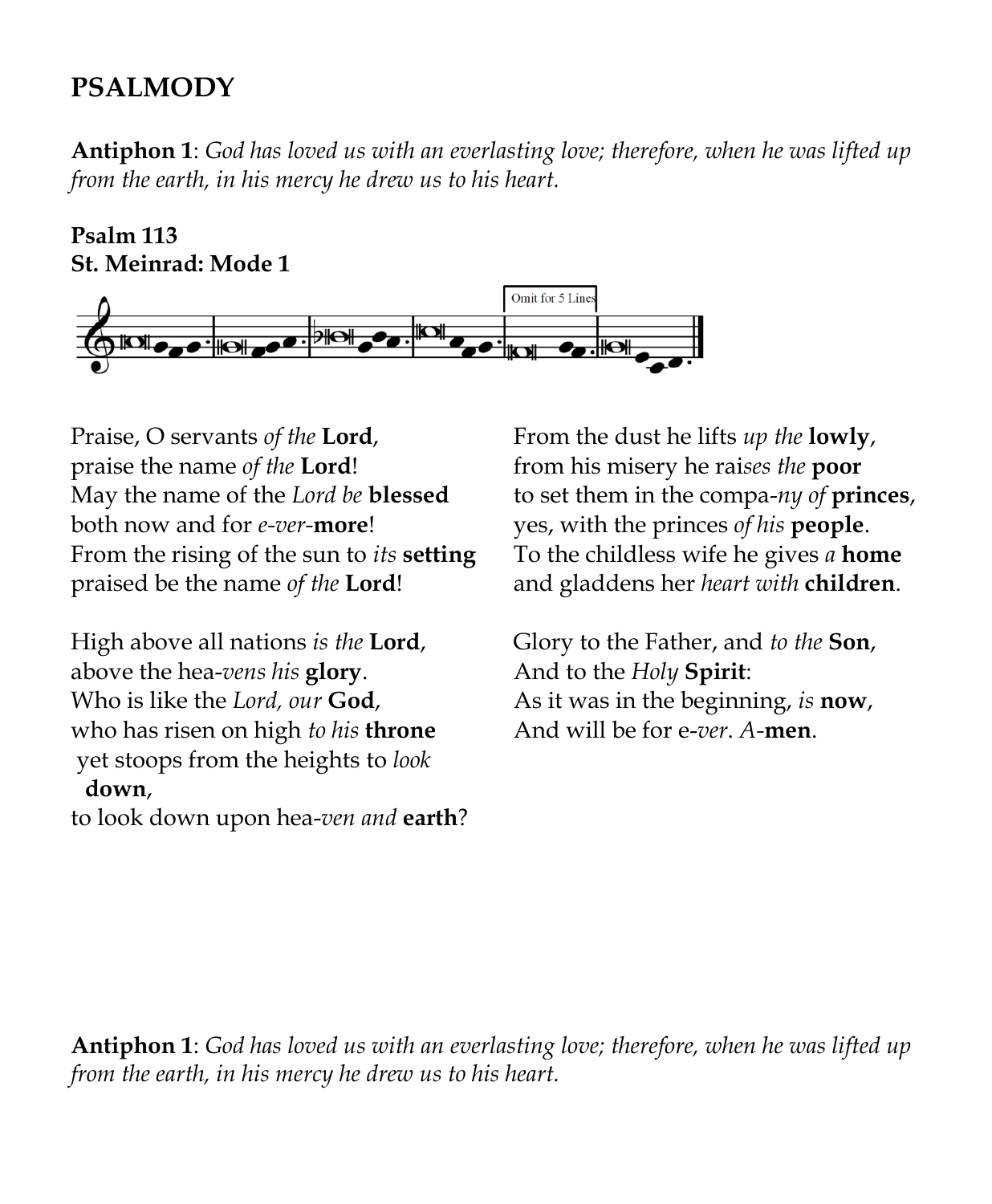**Antiphon 2:** *Learn from me, for I am gentle and humble of heart.*



My soul, give praise *to the* **Lord**; I will praise the Lord *all my* **days**, make music to my God *while I* **live**.

Put no *trust in* princes, In mortal men in whom there *is no* **help**.

Take their breath, they re*turn to* **clay** and their plans that day *come to* **nothing**.

He is happy who is helped by *Jacob's* **God**,

whose hope is in the *Lord his* **God**, who alone made hea*ven and* **earth**, the seas and all *they con-***tain**.

It is He who keeps *faith for* **ever**, who is just to those who *are op-***pressed**. It is he who gives bread *to the* **hungry**, the Lord, who sets *prisoners* **free**,

The Lord who gives sight *to the* **blind**, who raises up those who *are bowed* **down**,

the Lord, who pro*tects the* **stranger** and upholds the wi*dow and* **orphan**.

It is the Lord who *loves the* **just** but thwarts the path *of the* **wicked**. The Lord will *reign for* **ever**, Zion's God, from *age to* **age**.

Glory to the Father, and *to the* **Son**, And to the *Holy* **Spirit**: As it was in the begin-*ning*, *is* **now**, And will be for e-*ver*. *A-***men**.

**Antiphon 2:** *Learn from me, for I am gentle and humble of heart.*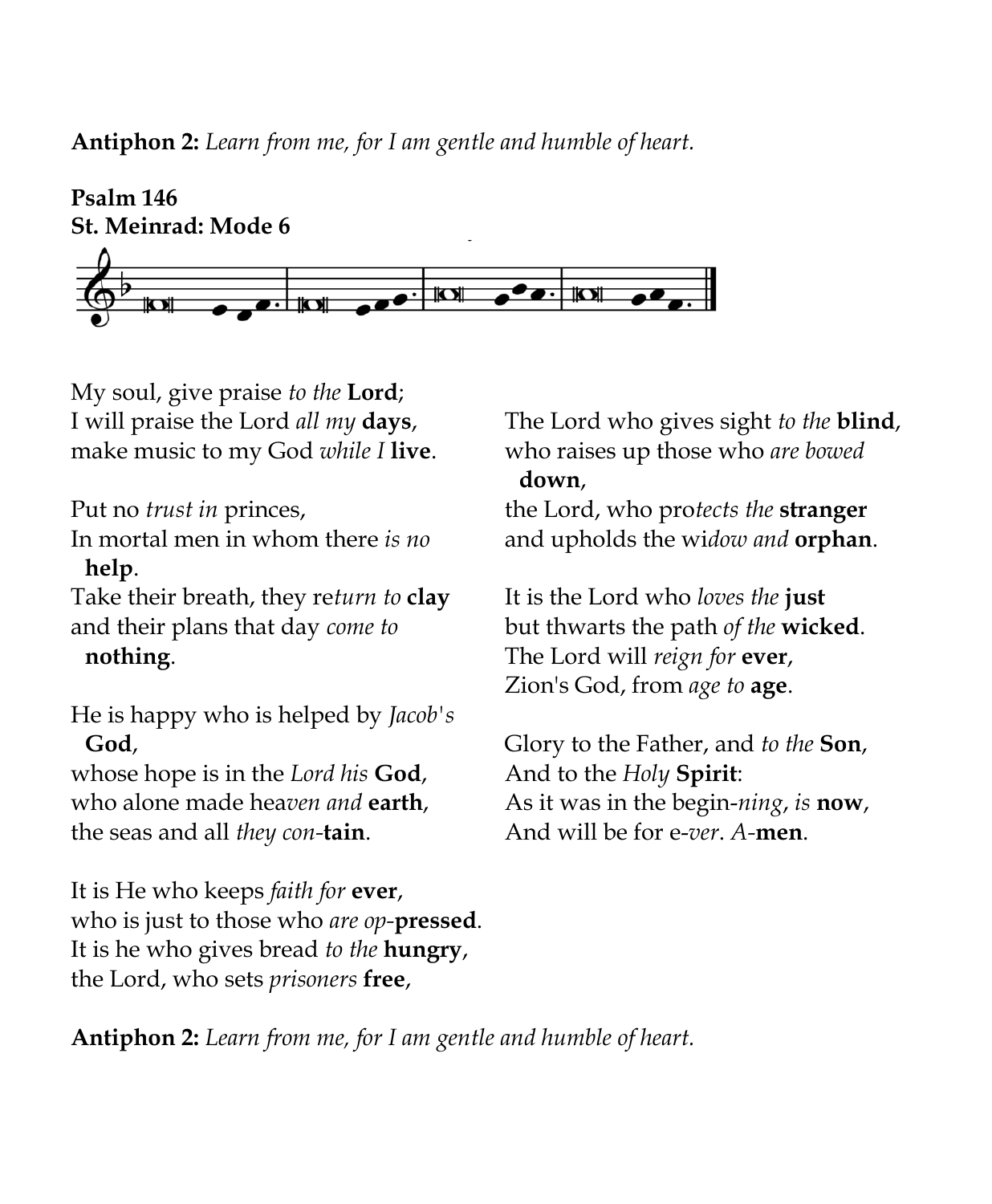**Antiphon 3** *I am the Good Shepherd; I pasture my sheep and I lay down my life for them.*



O Lord our God, *you are* **worthy** to receive glory and ho*nor and* **power**, for you have crea*ted all* **things**; by your will they came to be *and were* **made**.

Worthy are *you*, *O* **Lord** to receive the scroll and break o*pen its* **seals**.

For *you were* **slain**; with your blood you pur*chased for* **God** those from every *tribe and* **tongue**, of every peo*ple and* **nation**.

You made of *them a* **kingdom**, and priests to *serve our* **God**, and they shall *reign on* **earth**.

Worthy is the Lamb *that was* **slain** to receive po*wer and* **riches**, wis*dom and* **strength**, honor and glo*ry and* **praise**.

Glory to the Father, and *to the* **Son**, And to the *Holy* **Spirit**: As it was in the begin-*ning*, *is* **now**, And will be for e-*ver*. *A-***men**.

**Antiphon 3** *I am the Good Shepherd; I pasture my sheep and I lay down my life for them.*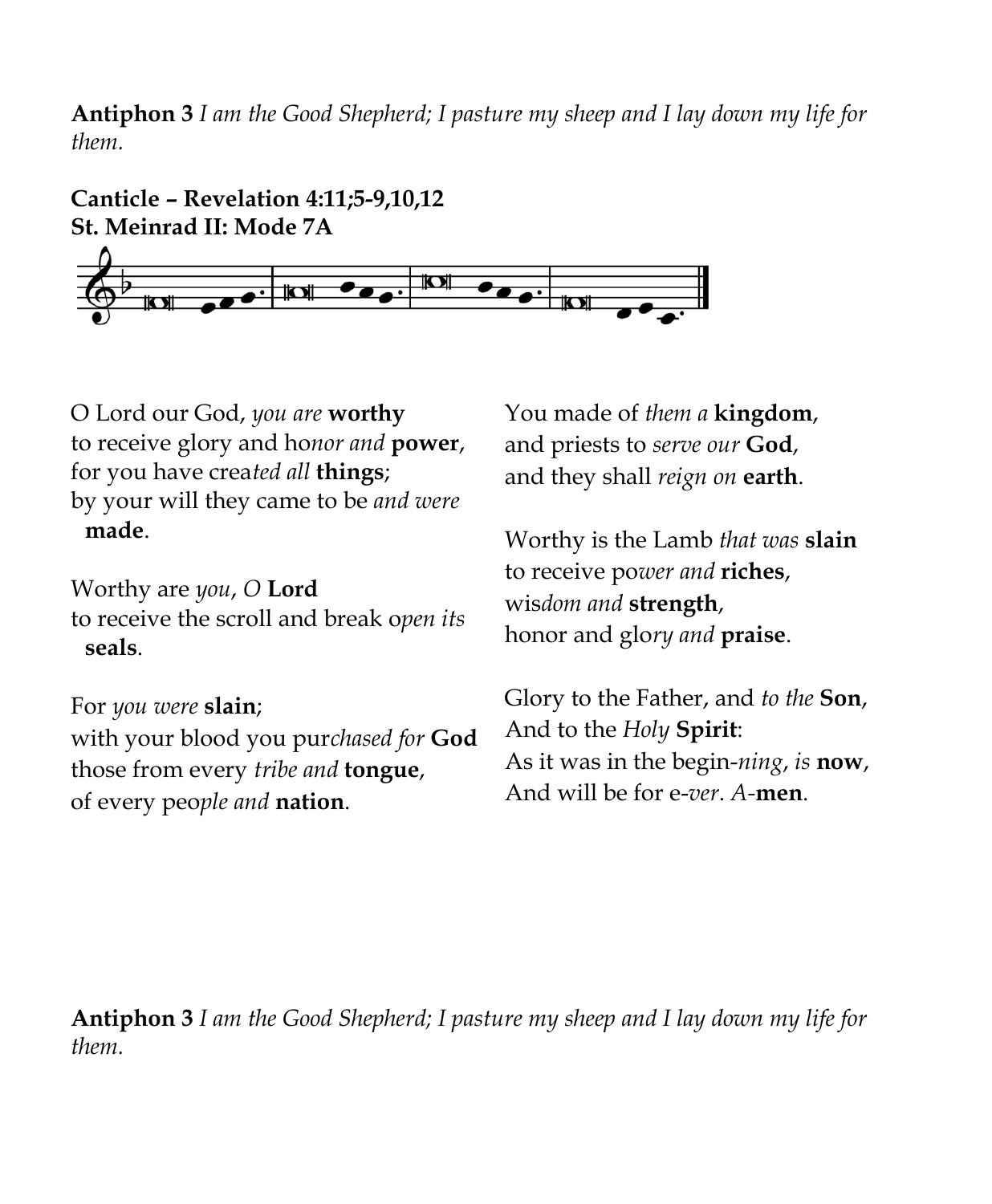### **READING**

#### **Ephesians 5:25b-27**

Christ loved the church. He gave Himself up for her to make her holy, purifying her in the bath of water by the power of the word, to present to himself a glorious church, holy and immaculate, without stain or wrinkle or anything of that sort.

### **RESPONSORY**

*Presider:* Christ has loved us, and in his blood he has washed away our sins. **--***All:* **Christ has loved us, and in his blood he has washed away our sins.**

*Presider:* He has made us a kingdom and priest to serve God our Father. ---**And in his blood, he has washed away our sins.**

*Presider:* Glory to the Father and to the Son and to the Holy Spirit ---**Christ has loved us, and in his blood he has washed away our sins.**

## **REFLECTION**

## **SILENT PRAYER**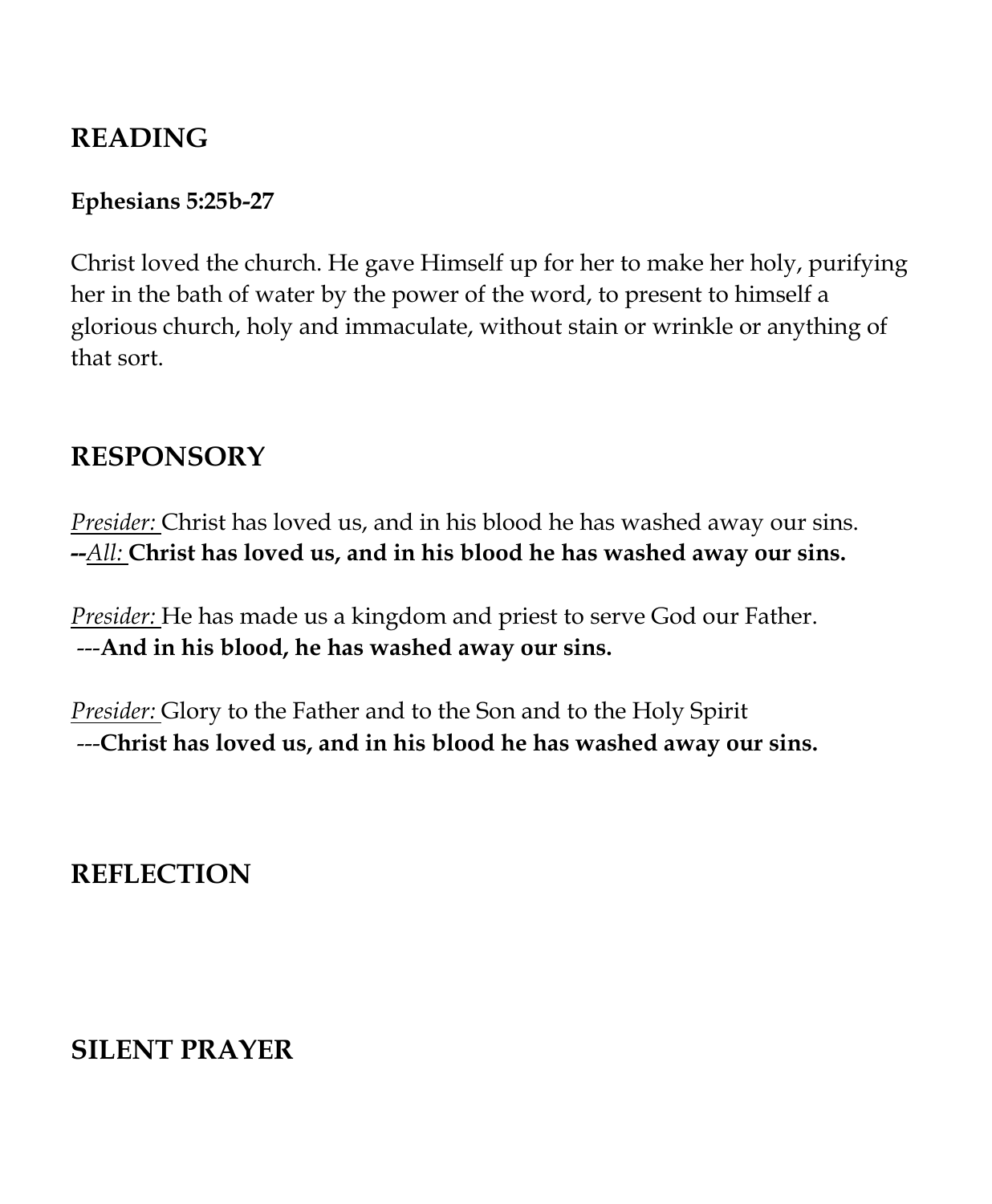## **MAGNIFICAT**

**Antiphon***:* I have come to cast fire upon the earth; how I long to see the flame leap up.

**Canticle – Magnificat (St. Meinrad: Resp. VI F)**



*Presider:* My soul proclaims the greatness *of the* **Lord**, *ALL:* my spirit rejoices in *God my* **Savior**

for he has looked with favor on his *lowly* **servant**. From this day all generations will *call me* **blessed**:

the Almighty has done great *things for* **me,** and holy *is his* **Name**.

He has mercy on *those who* **fear him** in every *gener-***ation.**

He has shown the strength *of his* **arm**, he has scattered the proud in *their con-***ceit**.

He has cast down the mighty *from their* **thrones**, and has lifted *up the* **lowly**.

He has filled the hungry *with good* **things**, and the rich he has sent *away* **empty**.

He has come to the help of his *servant* **Israel** for he has remembered his pro*mise of* **mercy**,

the promise he made *to our* fathers, to Abraham and his child-*ren for* **ever**.

Glory to the Father, and *to the* **Son**, And to the *Holy* **Spirit**: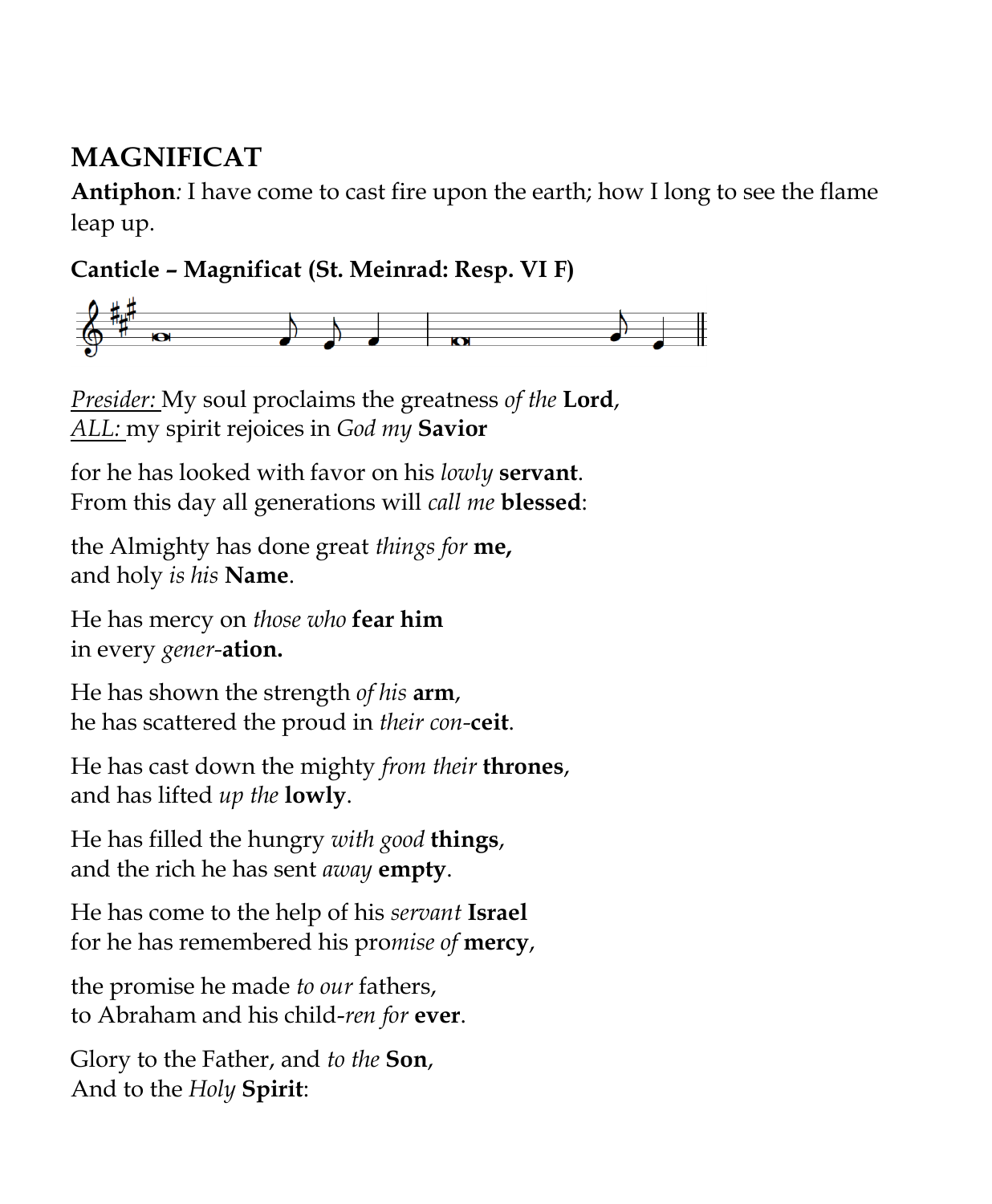As it was in the begin-*ning*, *is* **now**, And will be for ever. *A-***men**.

### **INTERCESSIONS**

Brethren, let us pray to the Lord Jesus, the refuge of our souls; let us ask him: **-Most loving Lord, have mercy on us.**

Jesus, whose heart when pierced by a lance poured forth blood and water and gave birth to your spouse the church, **- cleanse and sanctify us.**

Jesus, holy temple of God, slain by men and raised up again by the Father, - **make your church the dwelling place of the Most High.**

Jesus , King and center of all hearts, you love us and lead us to yourself with unending love and mercy,

**- renew your covenant with all people.**

Jesus, our peace and reconciliation, you unite all in the peace of the new creation and put enmity to death through the cross, **- show us the path to the Father.**

Jesus, our life and resurrection, you refresh the burdened and give rest to the weary.

#### **- draw all sinners to yourself.**

Jesus, because you loved us with so great a love, you were obedient even to death on a cross,

**- raise up again all who sleep in your peace.**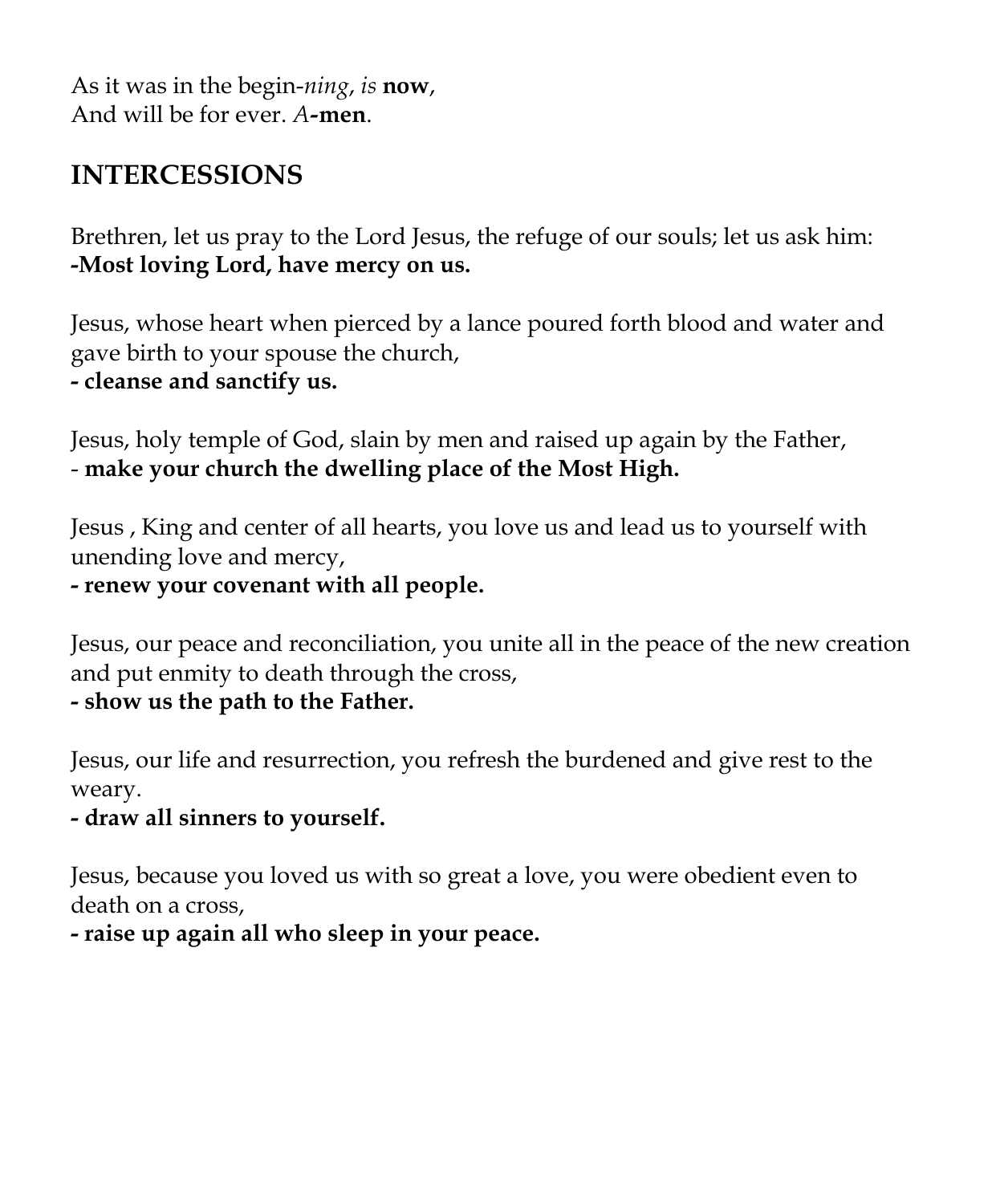#### **LITANY OF PARISH PATRONS**



HOLY MARY, MOTHER OF GOD HOLY MARY, HELP OF CHRISTIANS Our Lady of the IMMACULATE **CONCEPTION** OUR LADY OF GUADALUPE, OUR LADY OF PERPETUAL HELP, OUR LADY OF LOURDES, OUR LADY OF FATIMA, OUR LADY, QUEEN OF PEACE, OUR LADY OF THE ROSARY, SAINT MARY, OUR LADY OF GRACE, SAINT MARY, OUR LADY OF SORROWS, SAINT MICHAEL, SAINT RAPHAEL, SAINT JOSEPH, SAINT PETER AND SAINT PAUL, SAINT JUDE, SAINT ANDREW, SAINT JAMES, SAINT THOMAS, SAINT MATTHEW SAINT MARK SAINT LUKE, SAINT STEPHEN, SAINT LAWRENCE, SAINT TIMOTHY, SAINT ANN, SAINT CLEMENT,

SAINT IGNATIUS OF ANTIOCH, SAINT CECELIA, SAINT JUSTIN MARTYR, SAINT ANTHONY ABBOT, SAINT MARTIN, SAINT JEROME, SAINT LEO, SAINT PATRICK, SAINT BENEDICT, SAINT SCHOLASTICA, SAINT BRENDAN, SAINT FRANCIS OF ASSISI, SAINT ANTHONY OF PADUA, SAINT THOMAS AQUINAS, SAINT LOUIS, SAINT CASMIR, SAINT CATHERINE OF SIENA, SAINT JOAN OF ARC, SAINT RITA, SAINT PETER CLAVER, SAINT VINCENT DE PAUL, SAINT ELIZABETH ANN SETON, SAINT JOHN VIANNEY, SAINT THERESA OF LISIUEX, SAINT FRANCIS XAVIER CABRINI, HOLY MARTYRS OF VIETNAM, SAINT JUNIPERO SERRA, ALL SAINTS,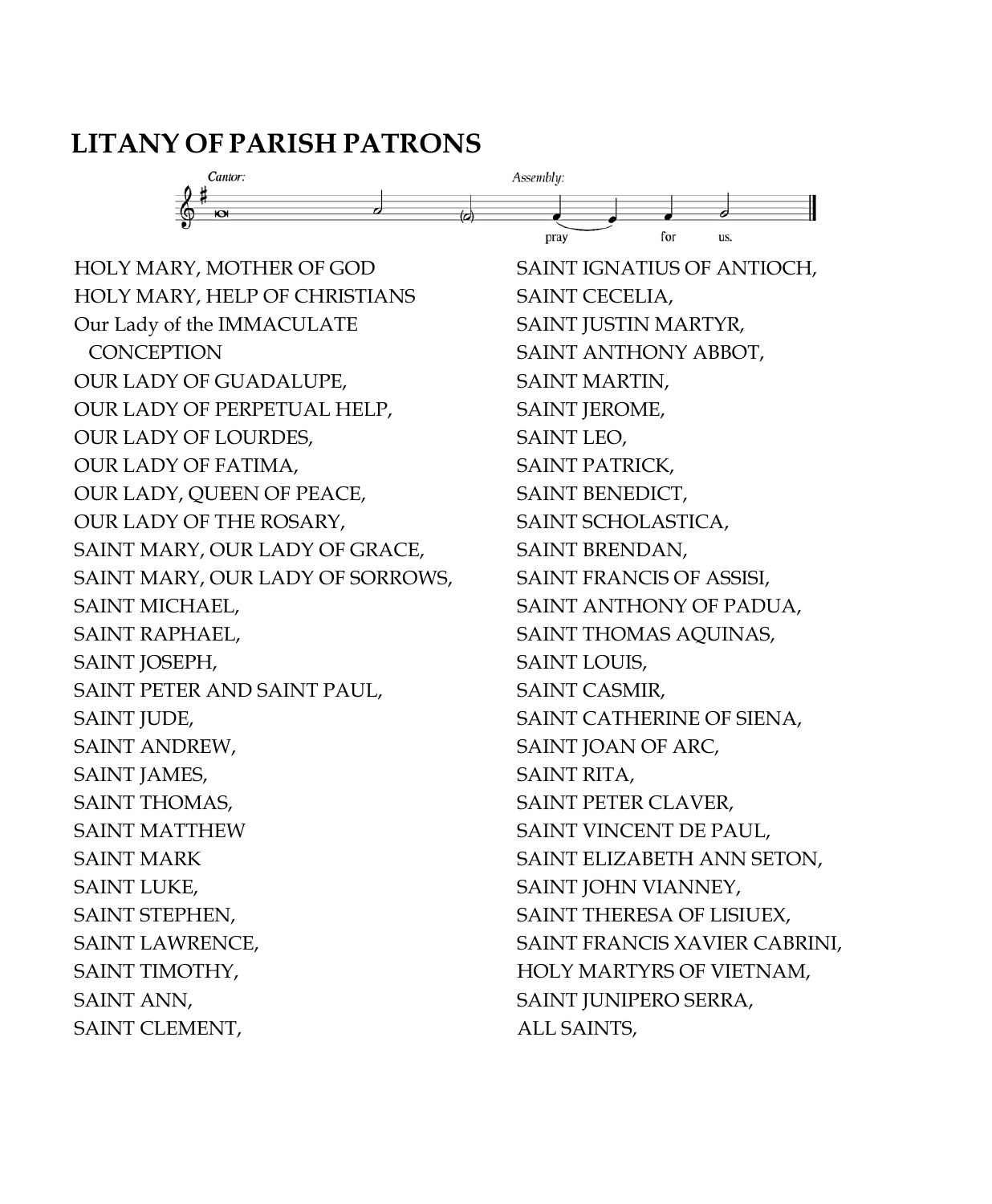## **BENEDICTION HYMN**

Tantum ergo Sacramentum Veneremur cernui: Et antiquum documentum Novo cedat ritui: Praestet fides supplementum Sensuum defectui.

Genitori, Genitoque Laus et jubilatio, Salus, honor, virtus quoque Sit et benedictio: Procedenti ab utroque Compar sit laudatio. Amen.

### **INVITATION**

**Leader:** You have given them Bread from heaven.

#### **All: Having all sweetness within it.**

**Leader:** Let us pray.

O God, who in this wonderful Sacrament have left us a memorial of your Passion, grant us, we pray, so to revere the sacred mysteries of your Body and Blood that we may always experience in ourselves the fruits of your redemption. Who live and reign with God the Father in the unity of the Holy Spirit, one God, for ever and ever. **All: Amen.**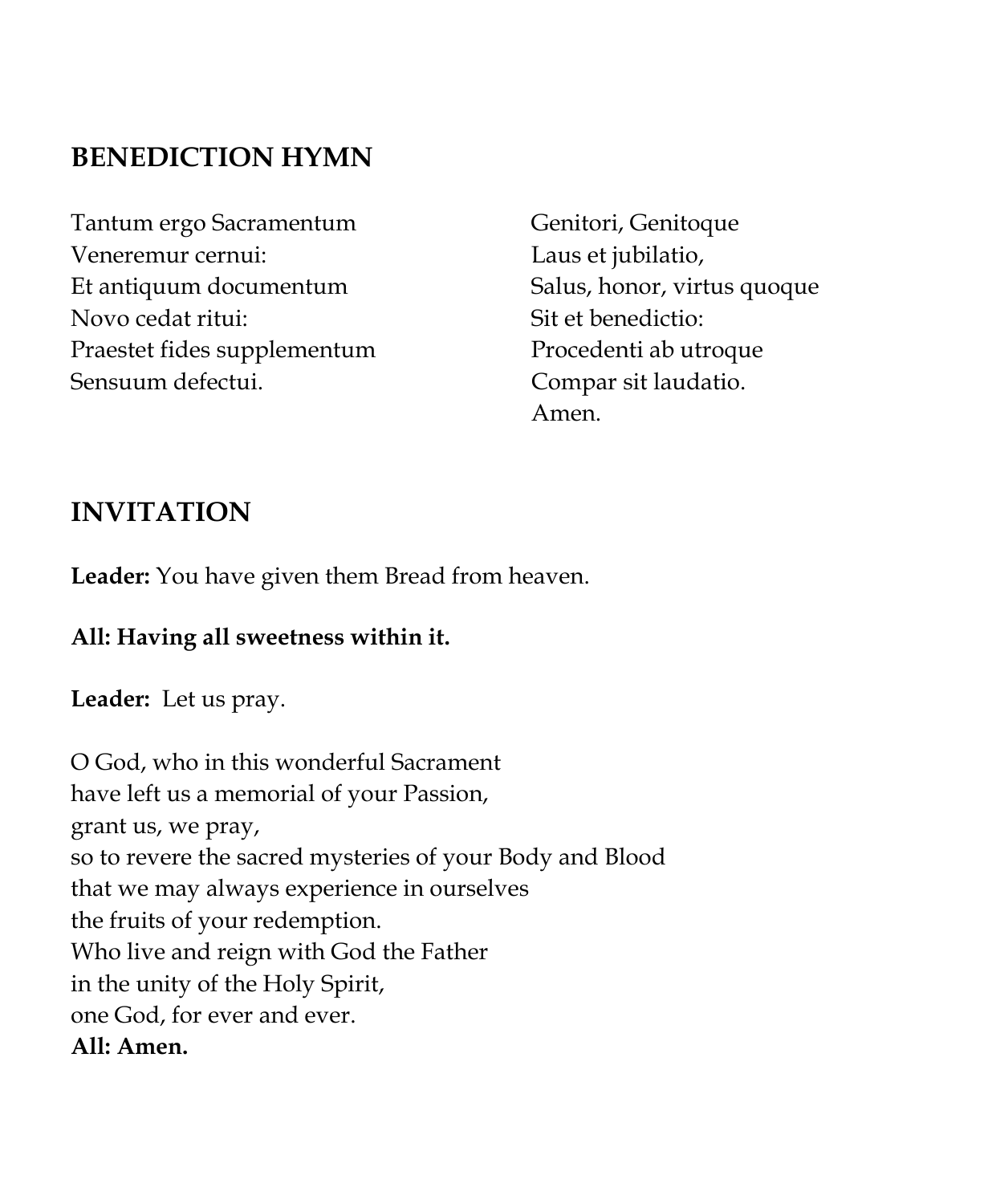### **BENEDICTION OF THE BLESSED SACRAMENT**

### **REPOSITION**

### **LITANY OF DIVINE PRAISES**

Blessed be God. Blessed be His Holy Name. Blessed be Jesus Christ, true God and true man. Blessed be the Name of Jesus. Blessed be His most Sacred Heart. Blessed be His most Precious Blood. Blessed be Jesus in the most Holy Sacrament of the Altar. Blessed be the Holy Spirit, the Paraclete. Blessed be the great Mother of God, Mary most holy. Blessed be her holy and Immaculate Conception. Blessed be her glorious Assumption. Blessed be the name of Mary, Virgin and Mother. Blessed be St. Joseph, her most chaste Spouse. Blessed be God in His angels and in His saints.

May the Heart of Jesus in the most Blessed Sacrament be praised, adored, and loved with grateful affection at every moment in all the tabernacles of the world, now and until the end of time. Amen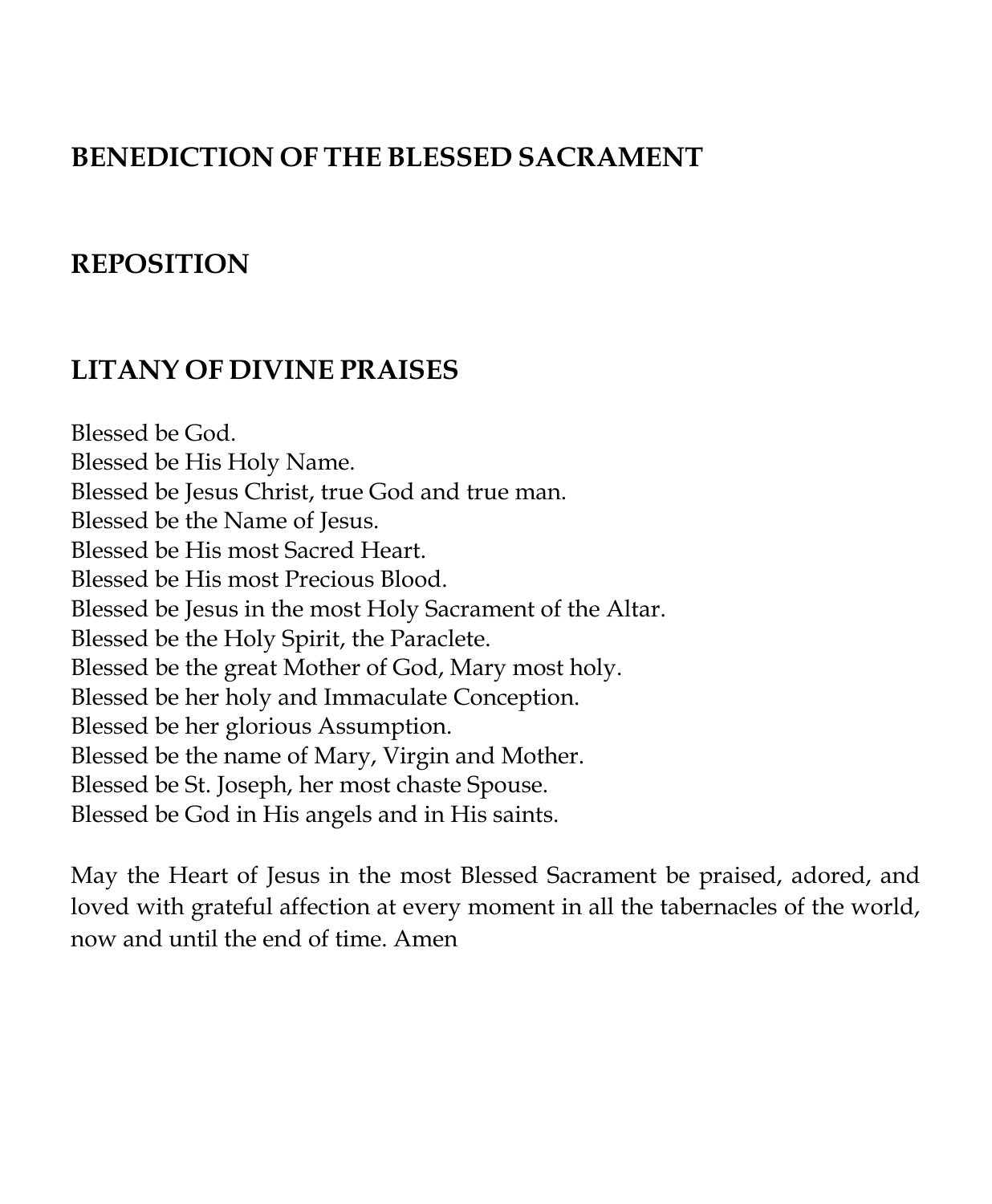### **HYMN**

Holy God, we praise thy name, Lord of all, we bow before thee! All on earth thy scepter claim, All in heaven above adore thee. Infinite they vast domain, Everlasting is thy reign. Infinite thy vast domain, Everlasting is thy reign.

Hark the loud celestial hymn Angel choirs above are raising! Cherubim and Seraphim in unceasing chorus praising Fill the heavens with sweet accord Holy, holy, holy Lord. Fill the heavens with sweet accord Holy, holy, holy Lord.

#### Acknowledgments

*The Liturgy of the Hours C* 1974, 1975, 1976, International Committee on English in the Liturgy, Inc. (ICEL); the Alternative Opening Prayers and the English translation of the Opening Prayers (Prayers of the Day) from *The Roman Missal C*  1973, ICEL. All rights reserved.